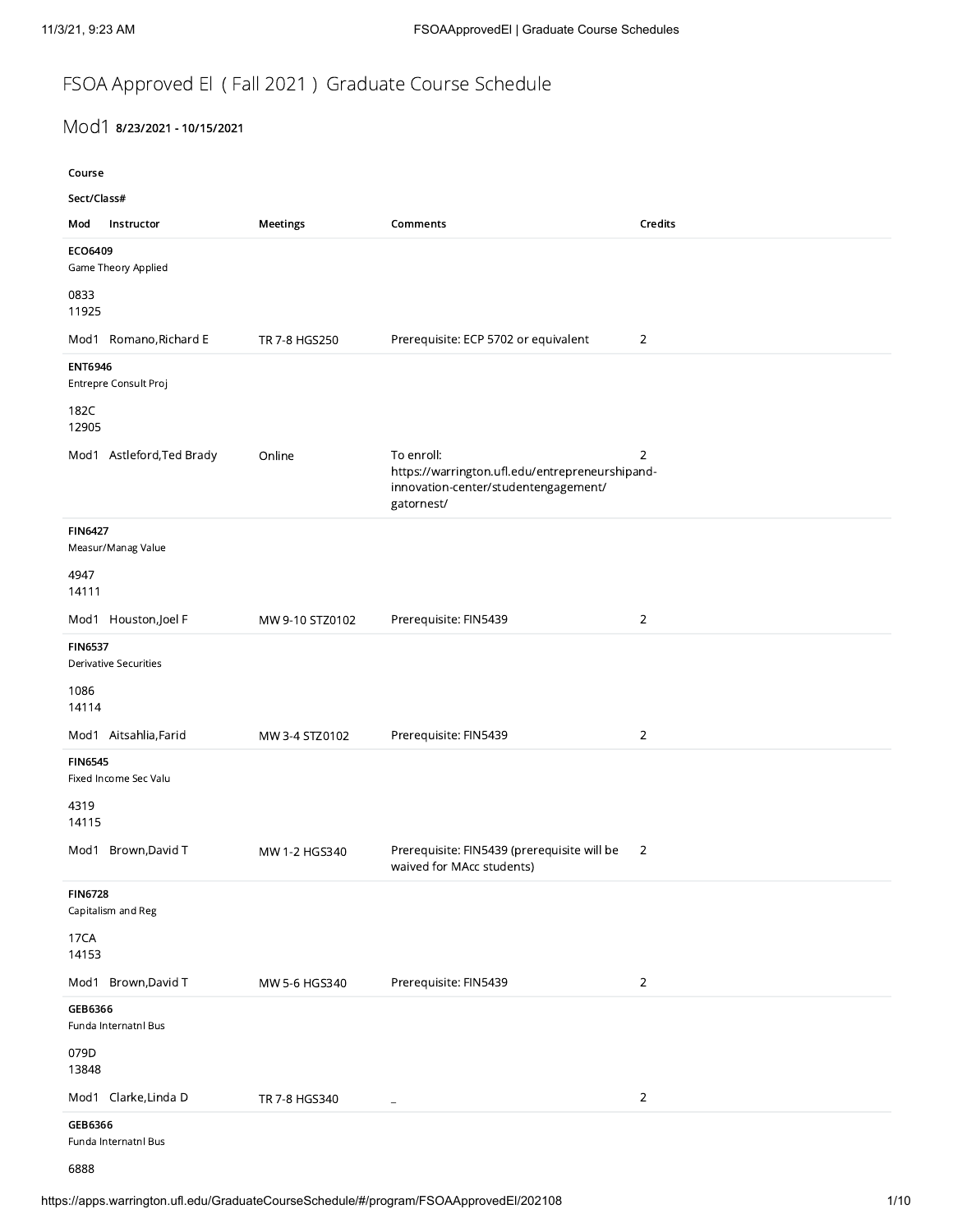| 11/3/21, 9:23 AM |  |
|------------------|--|
|                  |  |

| Mod1 Clarke, Linda D                                 | TR 9-10 HGS340  | ÷,                        | $\overline{2}$ |
|------------------------------------------------------|-----------------|---------------------------|----------------|
| <b>ISM6128</b><br>Adv Sys Design/Dev 1               |                 |                           |                |
| 14FB                                                 |                 |                           |                |
| 14777                                                |                 |                           |                |
| Mod1 Bandyopadhyay, Subhajy TR 5-6 STZ0103<br>oti    |                 | $\widetilde{\phantom{m}}$ | $\overline{2}$ |
| <b>ISM6128</b><br>Adv Sys Design/Dev 1               |                 |                           |                |
| 29AE<br>14778                                        |                 |                           |                |
| Bandyopadhyay,Subhajy TR 9-10 STZ0103<br>Mod1<br>oti |                 | $\widetilde{\phantom{m}}$ | $\overline{2}$ |
| <b>ISM6128</b><br>Adv Sys Design/Dev 1               |                 |                           |                |
| 8035<br>14779                                        |                 |                           |                |
| Mod1 Rhee, Kyung Sun                                 | TR 3-4 STZ0103  | $\widetilde{\phantom{m}}$ | $\overline{2}$ |
| <b>ISM6215</b><br>Bus Database Syst 1<br>071A        |                 |                           |                |
| 14799                                                |                 |                           |                |
| Mod1 Wang, Yining                                    | TR 5-6 STZ0104  | Prerequisite: ISM 6128    | $\overline{2}$ |
| <b>ISM6215</b><br>Bus Database Syst 1                |                 |                           |                |
| 2192<br>14800                                        |                 |                           |                |
| Mod1 Wang, Yining                                    | TR 9-10 STZ0101 | Prerequisite: ISM 6128    | $\overline{2}$ |
| <b>ISM6222</b><br>Bus Telecom Stra/Ap 1              |                 |                           |                |
| 1515<br>20432                                        |                 |                           |                |
| Mod1 Pathak, Praveen Ashok                           | MW 3-4 STZ0101  |                           | $\overline{2}$ |
| <b>ISM6222</b><br>Bus Telecom Stra/Ap 1              |                 |                           |                |
| 8046<br>14802                                        |                 |                           |                |
| Mod1 Pathak, Praveen Ashok                           | MW 7-8 STZ0101  | $\widetilde{\phantom{m}}$ | $\overline{2}$ |
| <b>ISM6257</b><br>Intermed Bus Program               |                 |                           |                |
| 0305<br>14823                                        |                 |                           |                |
| Mod1 Bandyopadhyay, Seema                            | MW 5-6 STZ0103  | Prerequisite: ISM 6129    | $\overline{2}$ |
| <b>ISM6257</b><br>Intermed Bus Program               |                 |                           |                |
|                                                      |                 |                           |                |
| 071C<br>14824                                        |                 |                           |                |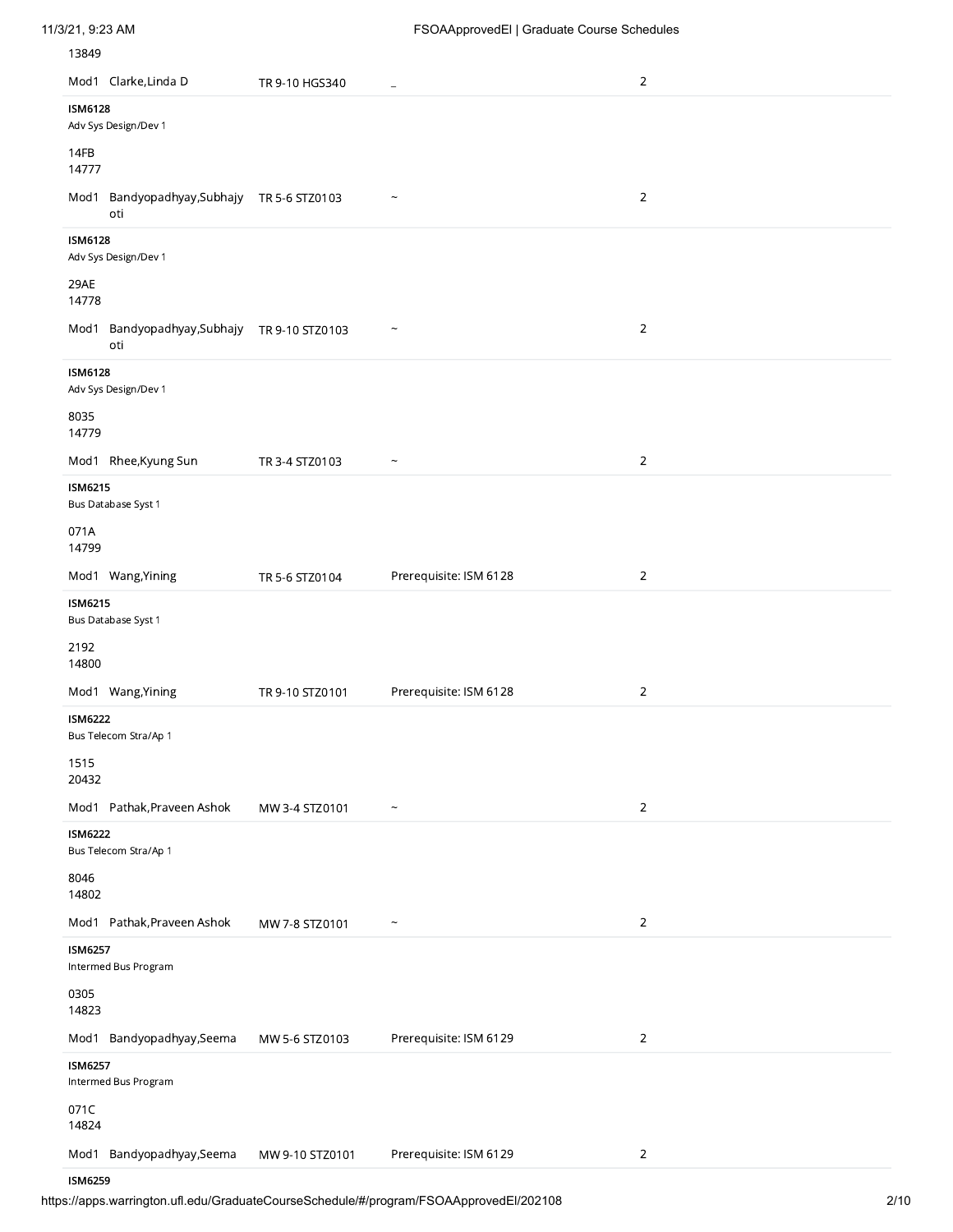| 8313<br>14825                                  |                 |                                    |                |  |
|------------------------------------------------|-----------------|------------------------------------|----------------|--|
| Mod1 Bandyopadhyay, Seema                      | TR 7-8 STZ0103  | Prerequisite: ISM 6258             | $\overline{2}$ |  |
| <b>ISM6405</b>                                 |                 |                                    |                |  |
| <b>Business Intelligence</b>                   |                 |                                    |                |  |
| 1152<br>14826                                  |                 |                                    |                |  |
| Mod1 Kwark, Young                              | TR 7-8 STZ0102  | Prerequisite: ISM 6215 or QMB 6358 | $\overline{2}$ |  |
| <b>ISM6405</b><br><b>Business Intelligence</b> |                 |                                    |                |  |
| 1F71<br>14827                                  |                 |                                    |                |  |
| Mod1 Kwark, Young                              | TR 9-10 STZ0104 | Prerequisite: ISM 6215 or QMB 6358 | $\overline{2}$ |  |
| <b>MAN6331</b>                                 |                 |                                    |                |  |
| Compensa in Organiza                           |                 |                                    |                |  |
| 1817<br>27952                                  |                 |                                    |                |  |
| Mod1 Himes, Samuel                             | MW 3-4 HGS240   | $\equiv$                           | $\overline{2}$ |  |
| <b>MAN6447</b><br>Art and Science Negotia      |                 |                                    |                |  |
| 0480<br>15843                                  |                 |                                    |                |  |
| Mod1 Callahan, Judith Scully                   | TR 3-4          | $\widetilde{\phantom{m}}$          | $\overline{2}$ |  |
| <b>MAN6581</b>                                 |                 |                                    |                |  |
| Project Management                             |                 |                                    |                |  |
| 0082<br>15868                                  |                 |                                    |                |  |
| Mod1 Rajapakshe, Tharanga                      | TR 3-4 STZ0104  | $\widetilde{\phantom{m}}$          | $\overline{2}$ |  |
| <b>MAN6581</b><br>Project Management           |                 |                                    |                |  |
| 193G<br>15869                                  |                 |                                    |                |  |
| Mod1 Rajapakshe, Tharanga                      | TR 5-6 STZ0102  | $\widetilde{\phantom{m}}$          | $\overline{2}$ |  |
| MAR6157<br>International Market                |                 |                                    |                |  |
| 289G<br>15716                                  |                 |                                    |                |  |
| Mod1 Regier, Jacob E                           | TR 3-4 HGS240   | $\widetilde{\phantom{m}}$          | $\overline{2}$ |  |
| MAR6237<br>Art and Sci of Pricing              |                 |                                    |                |  |
| 08HC<br>23021                                  |                 |                                    |                |  |
| Mod1 Shin, Woochoel                            | MW 1-2 HGS150   | $\widetilde{\phantom{m}}$          | $\overline{2}$ |  |
| <b>MAR6668</b><br>Marketing Analytics 1        |                 |                                    |                |  |
| 8985<br>28216                                  |                 |                                    |                |  |
|                                                |                 |                                    |                |  |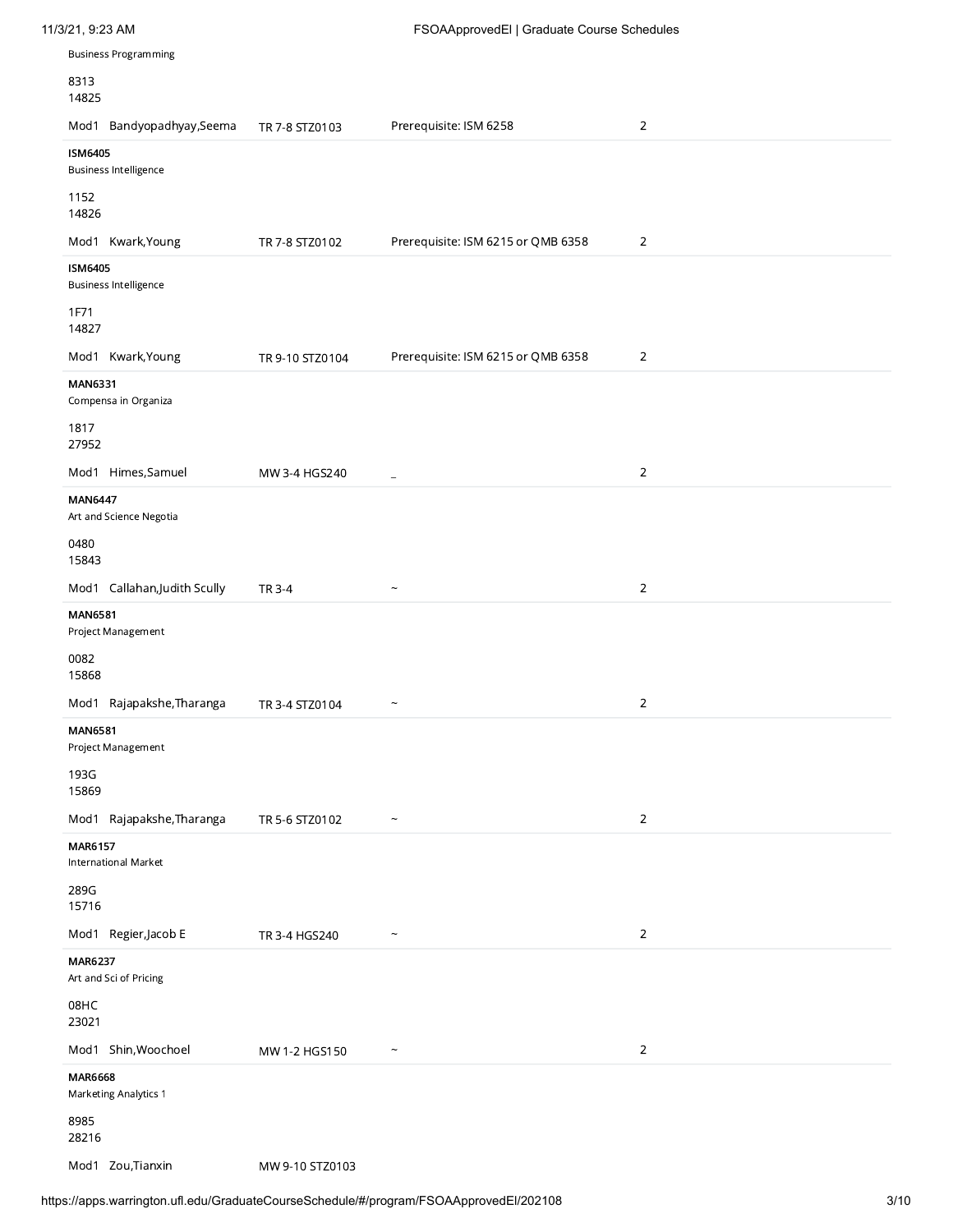| /21, 9:23 AM                                                                              |                | FSOAApprovedEl   Graduate Course Schedules                    |                |  |  |
|-------------------------------------------------------------------------------------------|----------------|---------------------------------------------------------------|----------------|--|--|
| Prerequisite: A basic understanding of 2<br>Python<br>MAR6930<br>MARKETING ETHICS<br>0011 |                |                                                               |                |  |  |
| 23025<br>Mod1 Brenner, Lyle A<br>QMB6755<br>Manag Quant Analys 1                          | TR 5-6 HGS340  | $\sim$ $-$                                                    | $\overline{2}$ |  |  |
| 2440<br>18546<br>Mod1 Pan,Xiajun<br>QMB6755                                               | MW 5-6 STZ0104 | $\sim$ $\sim$                                                 | $\overline{2}$ |  |  |
| Manag Quant Analys 1<br>29BD<br>18566<br>Mod1 Carrillo,Janice Ellen                       | TR 3-4 STZ0101 | $\sim$                                                        | $\overline{2}$ |  |  |
| QMB6755<br>Manag Quant Analys 1<br>8051<br>18567                                          |                |                                                               |                |  |  |
| Mod1 Carrillo, Janice Ellen<br><b>REE6045</b><br>Intro to Real Estate<br>0624             | TR 7-8 STZ0101 | $\widetilde{\phantom{m}}$                                     | $\overline{2}$ |  |  |
| 18683<br>Mod1 Archer, Wayne R<br>Mod2 10/25/2021 - 12/17/2021                             | TR 5-6 HGS250  | $\sim$                                                        | $\overline{2}$ |  |  |
| Course<br>Sect/Class#<br>Mod Instructor                                                   | Meetings       | Comments                                                      | Credits        |  |  |
| <b>BUL6852</b><br>International Bus Law<br>1810<br>21086                                  |                |                                                               |                |  |  |
| Mod2 Di Matteo,Larry Alan<br><b>ENT6930</b><br>STRATEGIC ENTREPR<br>2C89<br>21114         | TR 7-8 HGS150  | $\sim$ $-$                                                    | $\overline{2}$ |  |  |
| Mod2 Kraft,John<br><b>ENT6946</b><br>Entrepre Consult Proj                                | Online         | $\sim$ $\sim$                                                 | $\overline{2}$ |  |  |
| 182D<br>21116<br>Mod2 Astleford, Ted Brady                                                | Online         | To enroll:<br>https://warrington.ufl.edu/entrepreneurshipand- | $\overline{2}$ |  |  |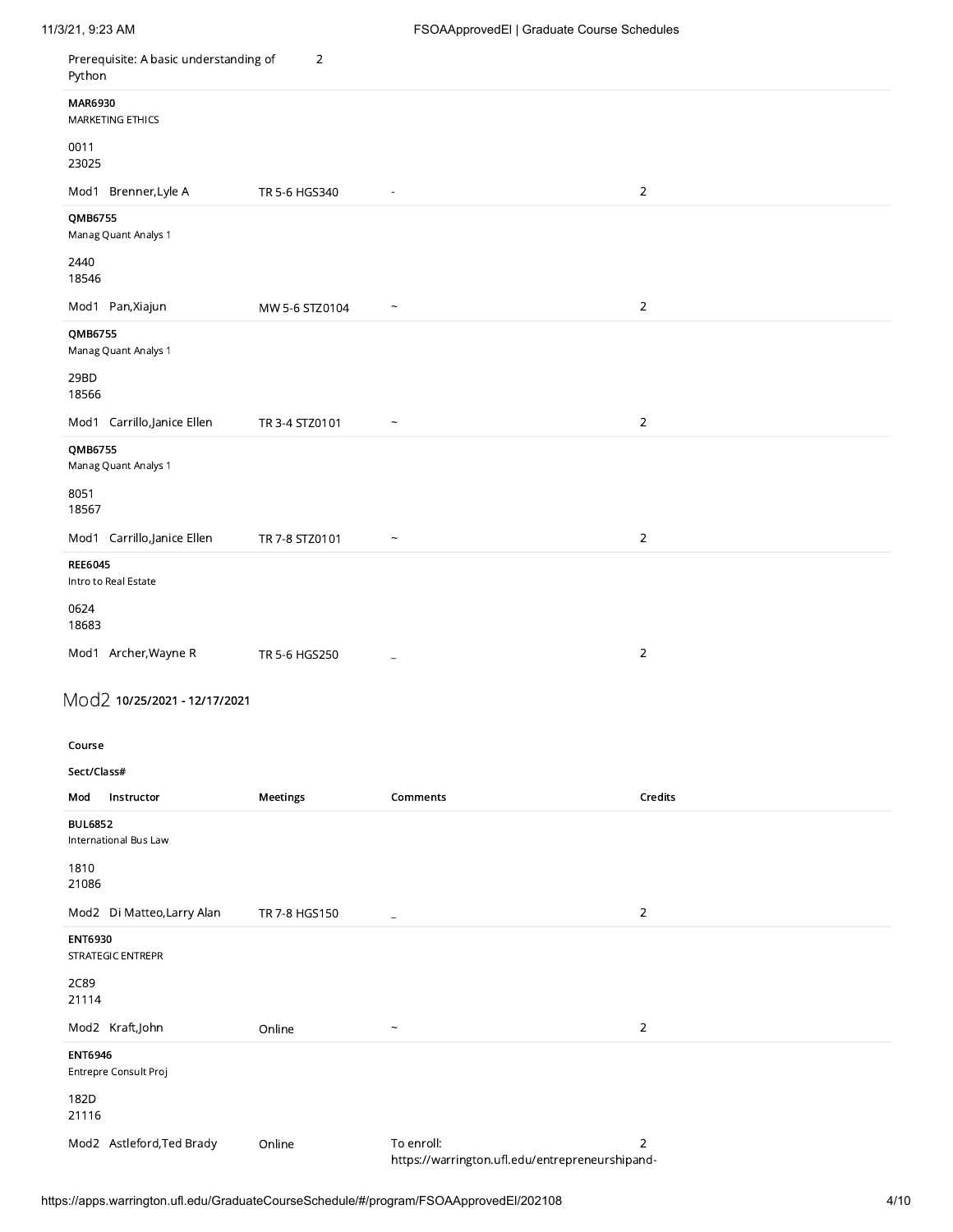ga

| atornest/ |
|-----------|
|-----------|

|                                               |                 | innovation-center/studentengagement/<br>gatornest/                                                                                                         |                          |
|-----------------------------------------------|-----------------|------------------------------------------------------------------------------------------------------------------------------------------------------------|--------------------------|
| <b>FIN5439</b><br>Capital Stru Risk Man       |                 |                                                                                                                                                            |                          |
| 2140<br>22900                                 |                 |                                                                                                                                                            |                          |
| Mod2 Tang, Yuehua                             | MW 5-6 HGS240   | Prerequisite: FIN 5437 (prerequisite will be<br>waived for MAcc students)                                                                                  | $\overline{\phantom{0}}$ |
| <b>FIN6465</b><br>Finan Statemnt Analys       |                 |                                                                                                                                                            |                          |
| 2277<br>23070                                 |                 |                                                                                                                                                            |                          |
| Mod2 Ryngaert, Michael David                  | MW 9-10 STZ0102 | Prerequisite: FIN5439 (prerequisite will be<br>waived for MAcc students)                                                                                   | 2                        |
| <b>FIN6547</b><br><b>Interest Rate Risk</b>   |                 |                                                                                                                                                            |                          |
| 5543<br>23064                                 |                 |                                                                                                                                                            |                          |
| Mod2 Brown, David T                           | TR 1-2 HGS240   | Prerequisite: FIN6545                                                                                                                                      | $\overline{2}$           |
| <b>FIN6638</b><br>International Finan         |                 |                                                                                                                                                            |                          |
| 5695<br>23073                                 |                 |                                                                                                                                                            |                          |
| Mod2 Naranjo, Andy                            | TR 3-4 HGS240   | Prerequisite: FIN5439                                                                                                                                      | $\overline{2}$           |
| <b>FIN6638</b><br>International Finan<br>5698 |                 |                                                                                                                                                            |                          |
| 23076<br>Mod2 Naranjo, Andy                   | TR 5-6 HGS240   | Prerequisite: FIN5439                                                                                                                                      | $\overline{2}$           |
| <b>FIN6930</b><br><b>MACRO FIN</b>            |                 |                                                                                                                                                            |                          |
| 1000<br>23055                                 |                 |                                                                                                                                                            |                          |
| Mod2 Gendreau, Brian                          | MW 3-4 HGS150   | $\overline{ }$                                                                                                                                             | $\overline{2}$           |
| <b>FIN6930</b><br><b>MACRO FIN</b>            |                 |                                                                                                                                                            |                          |
| 1100<br>23056                                 |                 |                                                                                                                                                            |                          |
| Mod2 Gendreau, Brian                          | MW 7-8 HGS140   | $\tilde{\phantom{0}}$                                                                                                                                      | $\overline{2}$           |
| <b>FIN6936</b><br>Sp Topics Invest Fin        |                 |                                                                                                                                                            |                          |
| 3E24<br>23065                                 |                 |                                                                                                                                                            |                          |
| Mod2 Takeda, Carolyn T                        | MW 5-6 HGS238   | Prerequisite: FIN 5437 & FIN 5439<br>(prerequisite will be waived for MAcc<br>students). Invest. topics using Bloomberg<br>Prof. terminals. Limited Seats. | $\overline{2}$           |
| GEB6930<br>DOING BUS. IN ASIA                 |                 |                                                                                                                                                            |                          |
| 5920                                          |                 |                                                                                                                                                            |                          |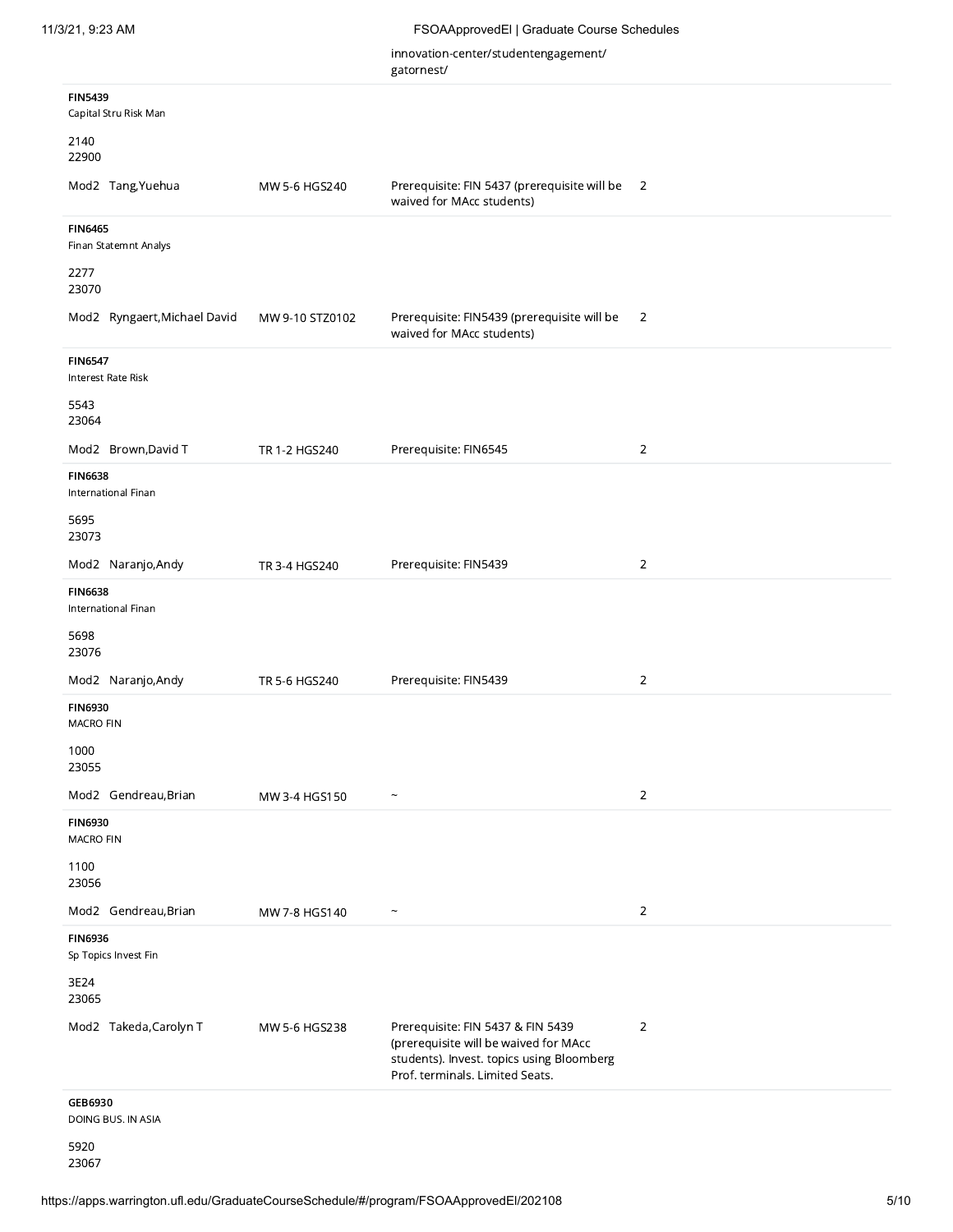| 11/3/21, 9:23 AM |  |
|------------------|--|
|                  |  |

|                | Mod2 Clarke, Linda D                              | TR 9-10 HGS250  | ÷                                                  | $\overline{2}$ |
|----------------|---------------------------------------------------|-----------------|----------------------------------------------------|----------------|
| <b>ISM6129</b> | Adv Sys Design/Dev 2                              |                 |                                                    |                |
| 2472<br>23099  |                                                   |                 |                                                    |                |
|                | Mod2 Piramuthu,Selwyn                             | MW 1-2 STZ0101  | Prerequisite: ISM 6128                             | $\overline{2}$ |
| <b>ISM6129</b> | Adv Sys Design/Dev 2                              |                 |                                                    |                |
| 29DF<br>23101  |                                                   |                 |                                                    |                |
|                | Mod2 Pathak, Praveen Ashok                        | TR 7-8 STZ0101  | Prerequisite: ISM 6128                             | $\overline{2}$ |
| <b>ISM6215</b> | Bus Database Syst 1                               |                 |                                                    |                |
| 87G7<br>23130  |                                                   |                 |                                                    |                |
|                | Mod2 Wang, Yining                                 | TR 3-4 STZ0103  | Prerequisite: ISM 6128                             | $\overline{2}$ |
| <b>ISM6216</b> | Bus Database Syst 2                               |                 |                                                    |                |
| 14FA<br>23133  |                                                   |                 |                                                    |                |
|                | Mod2 Bandyopadhyay, Subhajy TR 5-6 STZ0104<br>oti |                 | Prerequisite: ISM 6215                             | $\overline{2}$ |
| <b>ISM6216</b> | Bus Database Syst 2                               |                 |                                                    |                |
| 2226<br>23134  |                                                   |                 |                                                    |                |
|                | Mod2 Bandyopadhyay,Subhajy TR 9-10 STZ0101<br>oti |                 | Prerequisite: ISM 6215                             | $\overline{2}$ |
| <b>ISM6223</b> | Bus Telecom Stra/Ap 2                             |                 |                                                    |                |
| 29DG<br>23060  |                                                   |                 |                                                    |                |
|                | Mod2 Jung, Kyung Sung                             | TR 9-10 STZ0104 | Prerequisite: ISM 6222 or consent of<br>instructor | $\overline{2}$ |
| <b>ISM6251</b> | Analytics Programming                             |                 |                                                    |                |
| 0001<br>26912  |                                                   |                 |                                                    |                |
|                | Mod2 Wang, Yining                                 | MW 7-8 STZ0103  | Prerequisite: ISM 6257                             | $\sqrt{2}$     |
| <b>ISM6251</b> | Analytics Programming                             |                 |                                                    |                |
| 29D0<br>14822  |                                                   |                 |                                                    |                |
|                | Mod2 Dogan, Kutsal                                | TR 3-4 STZ0101  | Prerequisite: ISM 6257                             | $\sqrt{2}$     |
| <b>ISM6258</b> | Advanced Bus Program                              |                 |                                                    |                |
| 0319<br>23135  |                                                   |                 |                                                    |                |
|                | Mod2 Bandyopadhyay, Seema                         | MW 9-10 STZ0104 | Prerequisite: ISM 6257                             | $\sqrt{2}$     |

ISM6423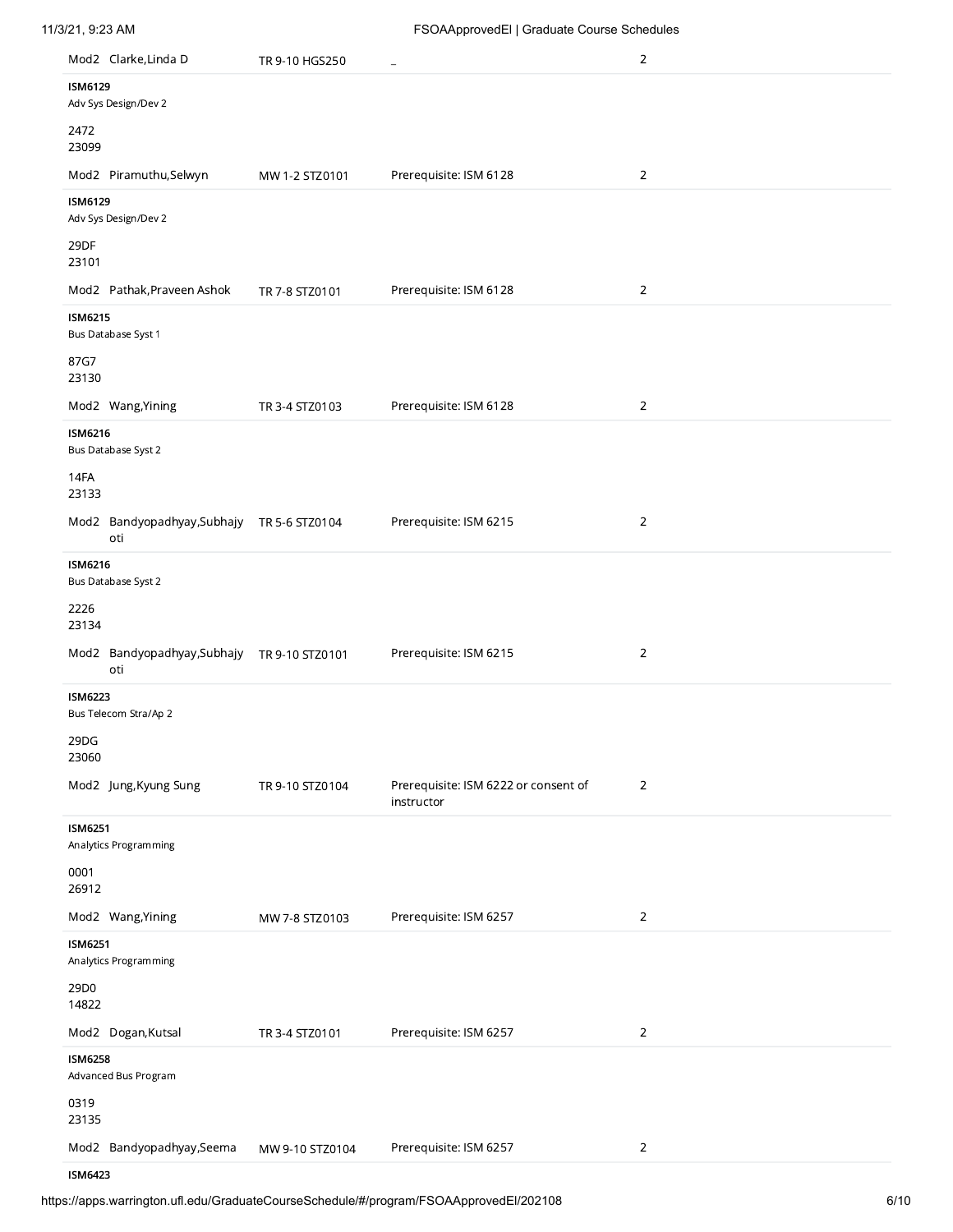| 11/3/21, 9:23 AM<br>Data Analy/Decis Supp                       |                | FSOAApprovedEl   Graduate Course Schedules |                |  |
|-----------------------------------------------------------------|----------------|--------------------------------------------|----------------|--|
| 29D3                                                            |                |                                            |                |  |
| 23110<br>Mod2 Qiu, Liangfei                                     | MW 7-8 STZ0102 | Prerequisite: ISM 6405                     | $\overline{2}$ |  |
| <b>ISM6423</b><br>Data Analy/Decis Supp                         |                |                                            |                |  |
| 2A08<br>23129<br>Mod2 Qiu, Liangfei                             | MW 9-10 HGS150 | Prerequisite: ISM 6405                     | $\overline{2}$ |  |
| <b>ISM6485</b><br>Electron Commerce Log<br>0749                 |                |                                            |                |  |
| 23131<br>Mod2 Pan, Xiajun                                       | MW 3-4 STZ0102 | $\widetilde{\phantom{m}}$                  | $\overline{2}$ |  |
| <b>ISM6485</b><br>Electron Commerce Log<br>1450<br>23132        |                |                                            |                |  |
| Mod2 Pan, Xiajun<br><b>ISM6562</b>                              | MW 5-6 STZ0104 | $\widetilde{\phantom{m}}$                  | $\overline{2}$ |  |
| Data Visualization<br>29D4<br>23063                             |                |                                            |                |  |
| Mod2 Dogan, Kutsal<br><b>MAN6366</b><br>Organiza Staffing       | TR 5-6 HGS150  | Prerequisite: ISM 6215                     | $\overline{2}$ |  |
| 9864<br>27942                                                   |                |                                            |                |  |
| Mod2 Himes, Samuel<br><b>MAN6447</b><br>Art and Science Negotia | TR 3-4 HGS250  | $\equiv$                                   | $\sqrt{2}$     |  |
| 8075<br>21153<br>Mod2 Callahan, Judith Scully                   | TR 7-8         | $\widetilde{\phantom{m}}$                  | $\overline{2}$ |  |
| <b>MAN6511</b><br>Contemporary Supply C                         |                |                                            |                |  |
| 5103<br>23036<br>Mod2 Carrillo,Janice Ellen                     | MW 3-4 STZ0104 | $\widetilde{\phantom{m}}$                  | $\overline{2}$ |  |
| <b>MAN6573</b><br>Purchase/Matls Manage<br>1G31                 |                |                                            |                |  |
| 15867<br>Mod2 Carrillo,Janice Ellen                             | MW 5-6 HGS150  | $\widetilde{\phantom{m}}$                  | $\overline{2}$ |  |
| <b>MAN6635</b><br>Inter Asp Human Res<br>2394<br>24092          |                |                                            |                |  |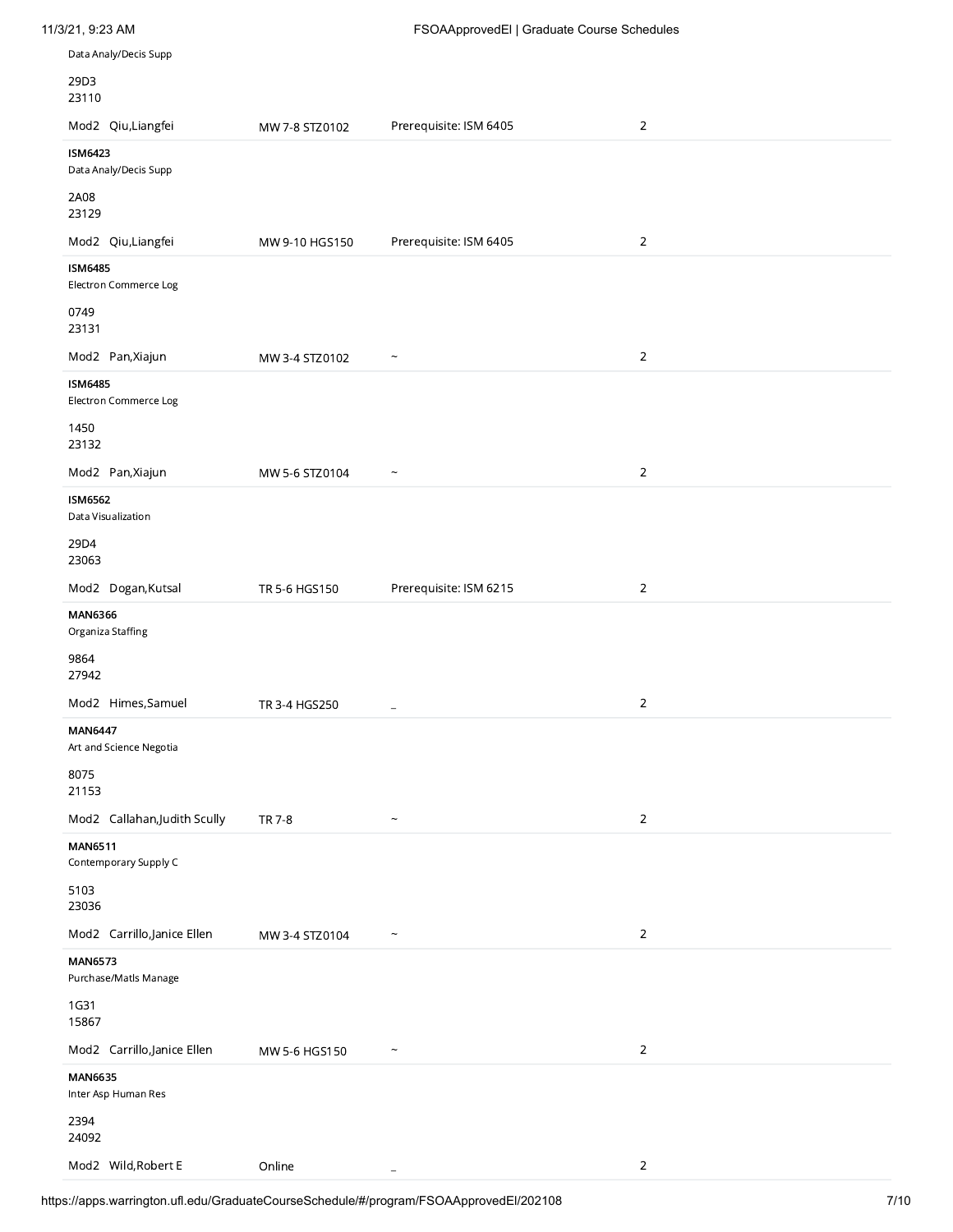| 11/3/21, 9:23 AM |  |
|------------------|--|
|                  |  |

| <b>MAR6157</b><br>International Market        |                 |                           |                |
|-----------------------------------------------|-----------------|---------------------------|----------------|
| 29B7<br>22885                                 |                 |                           |                |
| Mod2 Regier, Jacob E                          | TR 1-2 HGS250   | $\widetilde{\phantom{m}}$ | $\overline{2}$ |
| <b>MAR6591</b><br><b>Mgrial Decisions</b>     |                 |                           |                |
| 29B8<br>27234                                 |                 |                           |                |
| Mod2 Brenner, Lyle A                          | TR 9-10 HGS340  | $\tilde{}$                | $\sqrt{2}$     |
| MAR6667<br>Marketing Analytics Methods        |                 |                           |                |
| 04D2<br>28195                                 |                 |                           |                |
| Mod2 Zou, Tianxin                             | MW 5-6 HGS340   | $\widetilde{\phantom{m}}$ | $\overline{2}$ |
| <b>MAR6667</b><br>Marketing Analytics Methods |                 |                           |                |
| 04DF<br>28193                                 |                 |                           |                |
| Mod2 Zou, Tianxin                             | MW 9-10 GER0126 | $\tilde{\phantom{a}}$     | $\sqrt{2}$     |
| <b>MAR6722</b><br>Web-Based Marketing         |                 |                           |                |
| 08HD<br>22874                                 |                 |                           |                |
| Mod2 Shin, Woochoel                           | MW 1-2 HGS150   | $\overline{\phantom{a}}$  | $\sqrt{2}$     |
| <b>MAR6722</b><br>Web-Based Marketing         |                 |                           |                |
| 08HE<br>22875                                 |                 |                           |                |
| Mod2 Shin, Woochoel                           | MW 3-4 HGS250   | $\overline{\phantom{m}}$  | $\overline{2}$ |
| MAR6818<br>Adv Market Management              |                 |                           |                |
| 0681<br>26916                                 |                 |                           |                |
| Mod2 Tufts, Steven Dale                       | MW 7-8 HGS150   | Prerequisite: MAR5806     | $\sqrt{2}$     |
| MAR6833<br>Product Devel/Manage               |                 |                           |                |
| 01C2<br>23034                                 |                 |                           |                |
| Mod2 Hoover, James H                          | TR 3-4 HGS340   | $\widetilde{\phantom{m}}$ | $\overline{2}$ |
| MAR6833<br>Product Devel/Manage               |                 |                           |                |
| 8050<br>27900                                 |                 |                           |                |
| Mod2 Carrillo, Michael A                      | MW 9-10 HGS140  | $\widetilde{\phantom{m}}$ | $\overline{2}$ |
| MAR6930<br>MARKETING ETHICS                   |                 |                           |                |
| 0012                                          |                 |                           |                |

23027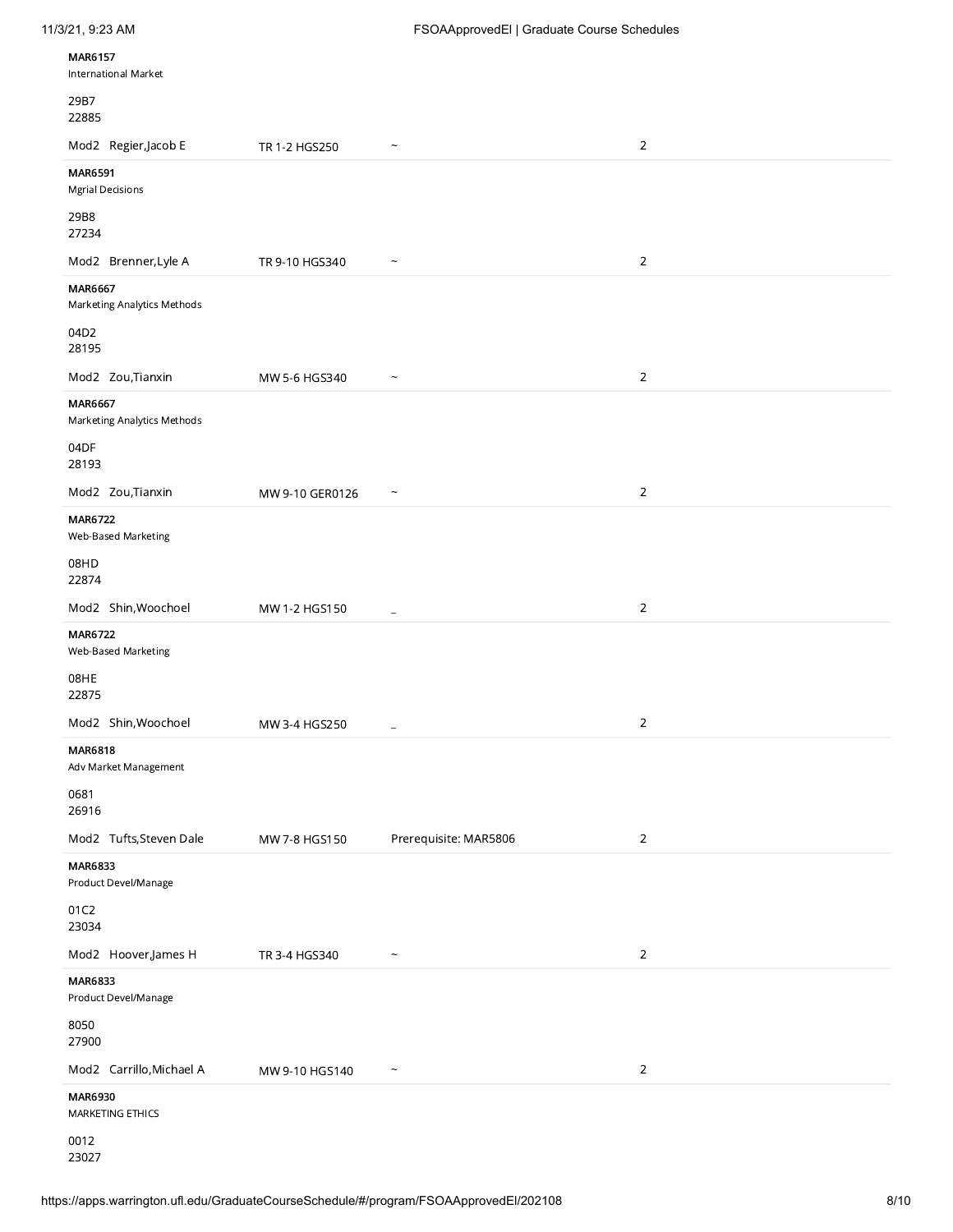| Mod2 Brenner, Lyle A                        | TR 5-6 HGS340  |                                                                                 | $\overline{2}$ |
|---------------------------------------------|----------------|---------------------------------------------------------------------------------|----------------|
| QMB6358<br>Sta Anly Manage Dec 1            |                |                                                                                 |                |
| 0321<br>23061                               |                |                                                                                 |                |
| Mod2 Pan, Xiajun                            | TR 3-4 STZ0104 | $\tilde{\phantom{a}}$                                                           | $\overline{2}$ |
| QMB6358<br>Sta Anly Manage Dec 1            |                |                                                                                 |                |
| 118C<br>23062                               |                |                                                                                 |                |
| Mod2 Mocko, Megan Elizabeth                 | TR 5-6 STZ0102 | $\overline{ }$                                                                  | $\overline{c}$ |
| QMB6358<br>Sta Anly Manage Dec 1            |                |                                                                                 |                |
| 1D47<br>23104                               |                |                                                                                 |                |
| Mod2 Mocko, Megan Elizabeth                 | TR 7-8 STZ0102 |                                                                                 | $\overline{2}$ |
| QMB6756<br>Manag Quant Analys 2             |                |                                                                                 |                |
| 2451<br>23057                               |                |                                                                                 |                |
| Mod2 Demirezen,Emre                         | MW 3-4 STZ0101 | Prerequisite: QMB6755                                                           | 2              |
| QMB6756<br>Manag Quant Analys 2             |                |                                                                                 |                |
| 29D7<br>23058                               |                |                                                                                 |                |
| Mod2 Demirezen, Emre                        | MW 5-6 STZ0101 | Prerequisite: QMB6755                                                           | $\overline{2}$ |
| QMB6756<br>Manag Quant Analys 2             |                |                                                                                 |                |
| 8065<br>23059                               |                |                                                                                 |                |
| Mod2 Demirezen, Emre                        | MW 7-8 STZ0101 | Prerequisite: QMB6755                                                           | $\overline{2}$ |
| <b>REE6105</b><br>Real Estate Appraisal     |                |                                                                                 |                |
| 1317<br>22895                               |                |                                                                                 |                |
| Mod2 Emerson Jr, Donald M                   | MW 9-10 HGS250 | Prerequisite: REE6045 or REE6395                                                | 2              |
| <b>REE6395</b><br>Invest Property Analy     |                |                                                                                 |                |
| 0668<br>23054                               |                |                                                                                 |                |
| Mod2 Hughes, William Terrance TR 3-4 HGS150 |                | Prerequisite: REE6045 or FIN5437 and<br>FIN5439 (REE6045 is highly recommended) | 2              |
| Fall 8/23/2021 - 12/8/2021                  |                |                                                                                 |                |
| Course                                      |                |                                                                                 |                |
| Sect/Class#                                 |                |                                                                                 |                |
| Instructor<br>Mod                           | Meetings       | Comments                                                                        | Credits        |

ENT6930